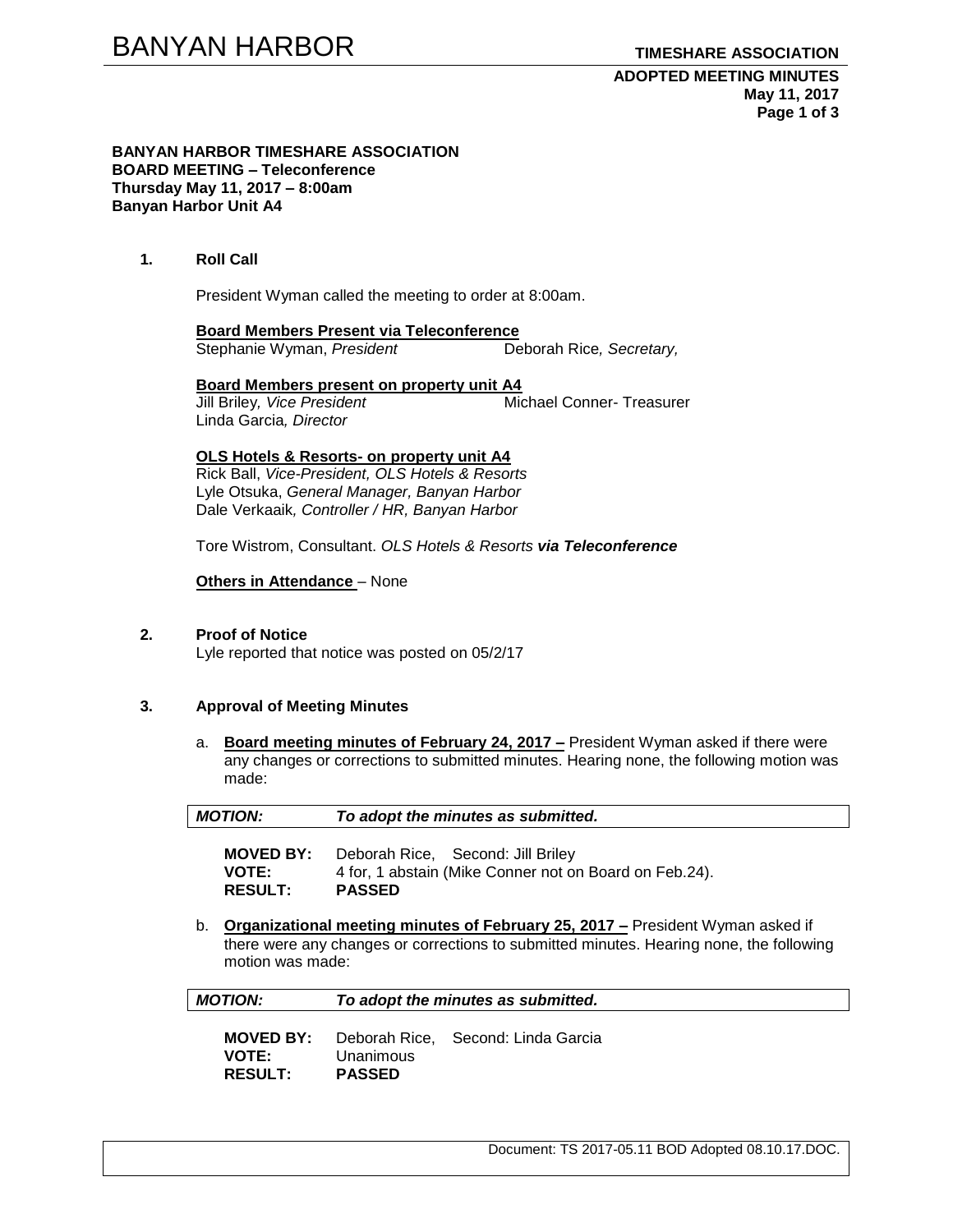# **4. Management Reports**

- a. **Board President's Report –** President Wyman thanked everyone for their participation and moved on to Managers report.
- b. **Manager's Report** Lyle as usual acknowledged our great team of Banyan Harbor associates. We currently rank at 3rd place in OLS Guest comment scores in 2017 YTD through March. Lyle also updated the Board on a few of the RCI guest comments and then thanked OLS Hotels & Resorts for the new insurance program, which is providing the Timeshare Association with Insurance premiums savings. Lyle then deferred to his submitted written report.

# **5. Financial Reports**

- a. **March 2017 Financial –** Rick reviewed the financial results through March 31, 2017. Revenues year-to-date are slightly ahead budget by \$1,356 due to more late fee income. Payroll and payroll taxes and other payroll expenses are favorable to budget by \$4,672, operating expenses are slightly unfavorable to budget by \$2,713 and Utilities are slightly unfavorable to budget by \$1,447. Our staff continues to do an excellent job in managing controllable expenses. Through March 31, 2017, net earnings are \$12,757 and \$1,868 favorable to budget.
- b. **Reserve Study –** Rick reviewed the reserve study highlighting the larger 2017 projects, such as the new 16 sets of living room furniture. We continue to monitor capital projects on a quarterly basis to not over-extend ourselves, yet ensure we maintain the furnishings, fixtures and equipment of our units. The 20 year Reserve Study, which is reviewed by the Board quarterly, continues to serve as a good tool to compare funding to anticipated future project expenses.
- c. **Collection –** Rick reported timeshare receivable balances are in line with last year's trends for this time of year. Receivables overall are in good shape.

## **6. Unfinished Business**

- a. **RCI Comment Cards –** Overall Banyan Harbor comments continue to be favorable for our property type. Comments reviewed and most questions were answered under the Manager's update.
- b. **Sale of TS weeks / De-annexation** Tore updated Board on de-annexation of Unit 48 and estimates closing escrow in July 2017.
- c. **Board of Directors expenses –** A copy is included in all Board packets for expenses through February 28, 2017.
- d. **Other –**President Wyman asked if there was any further old business, hearing none the Board moved on to new business.